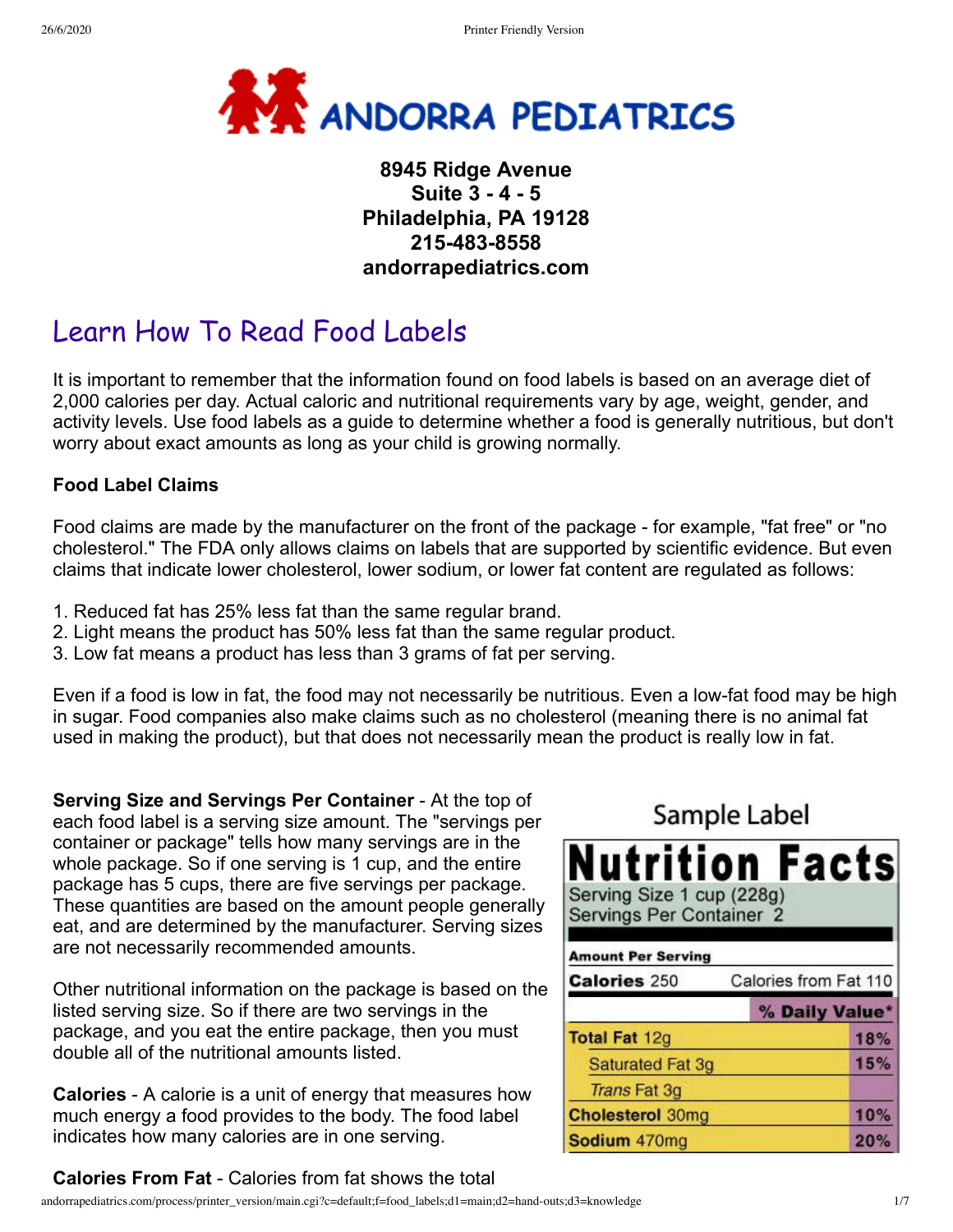26/6/2020 Printer Friendly Version

number of calories in one serving that comes from fat. No more than 30% of calories should come from fat in one day. That means if the food you eat over the course of a day contains 2,000 calories total, no more than 600 of these calories should come from fat.

**Percentage of Daily Values** - Percentage of daily values are listed in the right-hand column in percentages, and they tell how much of a certain nutrient a person will get from eating one serving of that food. The daily goal is to eat 100% of each of those nutrients. If a serving of a food has 20% protein, then that food is providing 20% of your daily protein needs.

Percentage of daily value is most useful for determining whether a food is high or low in certain nutrients. If a food has 5% or less of a nutrient, it is considered to be low in that nutrient.

| Total Carbohydrate 31g                                                                                                                    |           |                  | 10%             |  |
|-------------------------------------------------------------------------------------------------------------------------------------------|-----------|------------------|-----------------|--|
| Dietary Fiber 0g                                                                                                                          |           |                  | 0%              |  |
| Sugars 5g                                                                                                                                 |           |                  |                 |  |
| Protein 5g                                                                                                                                |           |                  |                 |  |
| Vitamin A                                                                                                                                 |           |                  | 4%              |  |
| Vitamin C<br>Calcium                                                                                                                      |           |                  | 2%              |  |
|                                                                                                                                           |           |                  | 20%             |  |
| Iron                                                                                                                                      |           |                  | 4%              |  |
| * Percent Daily Values are based on a 2,000 calorie diet.<br>Your Daily Values may be higher or lower depending on<br>your calorie needs. |           |                  |                 |  |
|                                                                                                                                           | Calories: | 2,000            | 2,500           |  |
| <b>Total Fat</b>                                                                                                                          | Less than | 65a              | 80a             |  |
| Sat Fat                                                                                                                                   | Less than | 20 <sub>q</sub>  | 25 <sub>g</sub> |  |
| Cholesterol                                                                                                                               | Less than | 300mg            | 300mg           |  |
| Sodium                                                                                                                                    | Less than | 2,400mg          | 2,400mg         |  |
| <b>Total Carbohydrate</b>                                                                                                                 |           | 300 <sub>g</sub> | 375g            |  |
| Dietary Fiber                                                                                                                             |           | 25 <sub>q</sub>  | 30 <sub>a</sub> |  |

A food is considered a good source of a nutrient if the percentage is between 10% and 19%. If the food has more than 20% of the daily value, it is considered high in that nutrient.

**Total Fat** - This number indicates how much fat is in a single serving of food and is measured in grams. Although eating too much fat can lead to obesity and other health problems, some fat is required by the body. Fats are an important source of energy (calories) - they contain twice as much energy (calories) per gram as protein or carbohydrates. Fats provide insulation from cold temperatures and cushioning for the skin, bones, and internal organs. Fat also carries and helps store certain important vitamins (A, D, E, and K). But because eating too much fat can contribute to health problems, including heart disease, adults and children (> 2 years old) should have less than 30% of their daily calorie intake come from fat.

**Saturated Fat and Trans Fat** - The amount of saturated fat is listed under total fat. Saturated fats and trans fats are often called "bad fats" because they raise cholesterol and increase a person's risk for developing heart disease. Both saturated and trans fats are solid at room temperature and contribute to blocked blood vessels.

Saturated fat usually comes from animal products like butter, cheese, whole milk, ice cream, and meats. Trans fat is naturally found in these same foods and are also in vegetable oils that have been specially treated, or hydrogenated, so they are solid at room temperature (the fats in stick margarine). Other foods that contain trans fat include some cookies, crackers, fried foods, snack foods, and processed foods.

If the label does not list trans fat, look in the ingredient list for words such as "hydrogenated," "partially hydrogenated," or "shortening". These names indicate that trans fat is present.

Saturated fats should be less than 10% of daily calorie intake. Trans fat intake should be as low as possible.

**Unsaturated Fat** - Unsaturated fats are also listed under total fat. These are fats that are liquid at room temperature. Foods high in unsaturated fat are vegetable oils, nuts, and fish.

Unsaturated fats are often called "good fats" because they don't raise cholesterol levels like saturated fats.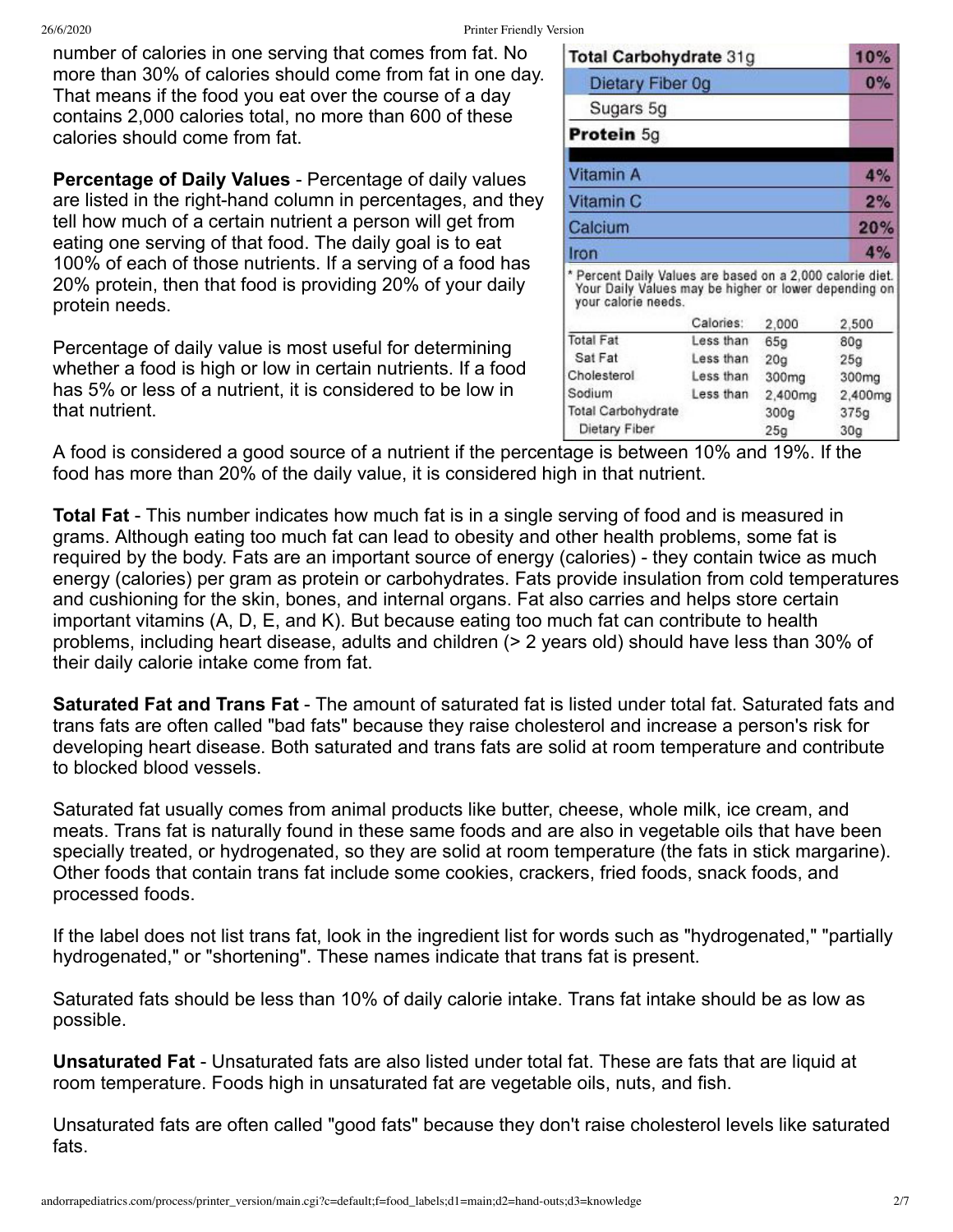**Cholesterol** - Cholesterol is listed under the fat information (measured in milligrams). Cholesterol is important in producing vitamin D, some other hormones, and in building many other important substances in the body.

High cholesterol can increase the risk of developing atherosclerosis, a blockage and hardening of arteries that can result in a heart attack or stroke later in life.

The liver normally produces cholesterol. Dietary sources such as meat and poultry, eggs, and wholemilk dairy products, also contribute to the cholesterol level. Altering the diet and increasing exercise can reduce elevated cholesterol levels. In some cases, elevated cholesterol levels are an inherited trait, and dietary and exercise changes may not adequately lower the cholesterol level. Treatment with cholesterol lowering medicines is usually not considered in children until after 16 years of age.

**Sodium** - Sodium, a component of salt, is listed on the Nutrition Facts label in milligrams. Small amounts of sodium are necessary for keeping proper body fluid balance. Sodium also helps with the transmission of electrical signals through nerves.

Too much sodium can increase water retention and elevate blood pressure. Almost all foods naturally contain small amounts of sodium. Sodium also adds flavor and helps preserve food. Many processed foods contain greater amounts of sodium.

Avoid adding extra salt when cooking and keep the salt shaker off the table to decrease excessive salt intake.

**Total Carbohydrate** - Carbohydrates should be the primary source of energy, providing 50% to 60% of total daily calorie intake. Carbohydrates (grams) are made up of simple (called sugars), complex (called starches), dietary fibers, or other carbohydrates. Simple carbohydrates should be less than 10% of the total daily carbohydrates. The best sources of carbohydrates are whole-grain cereals, breads and brown rice. Other sources include pastas, fruits, and some vegetables.

Dietary Fiber - Dietary fiber is listed under total carbohydrates on food labels. Dietary fiber has no calories and is a necessary part of a healthy diet. High-fiber diets promote bowel regularity, may help reduce the risk of colon cancer, and can help reduce cholesterol levels.

**Sugars** - Sugars are listed under total carbohydrate on food labels and are found in most foods. Fruits contain simple sugars, but they also contain fiber, water, and vitamins. Foods such as whole-grain breads are high in complex carbohydrates, which provide better nutrition. Snack foods, candy, juices and soda have large amounts of added simple sugars, which provide "empty calories," and provide very little nutrition.

**Protein** - This listing tells you how much protein is in a single serving of a food and is measured in grams. Protein is a necessary building block for your body. If the body doesn't get enough fat and carbohydrates, it can use protein for energy. Foods high in protein include eggs, milk, meat, poultry, fish, cheese, yogurt, nuts, soybeans, and dried beans. Protein should make up about 10% to 20% of a person's daily calorie intake.

**Vitamins A and C** - Vitamin A and vitamin C are two important vitamins listed on the Nutrition Facts label. The amount for each vitamin in each serving is measured in percentage of daily values, so if a food has 80% of vitamin C, you're getting 80% of the vitamin C you need for the day.

Vitamin A usually appears first on a food label's list of vitamins and minerals. Vitamin A is important for good eyesight and helps maintain healthy skin. It's found in orange vegetables, such as carrots and squash, and in dark green, leafy vegetables.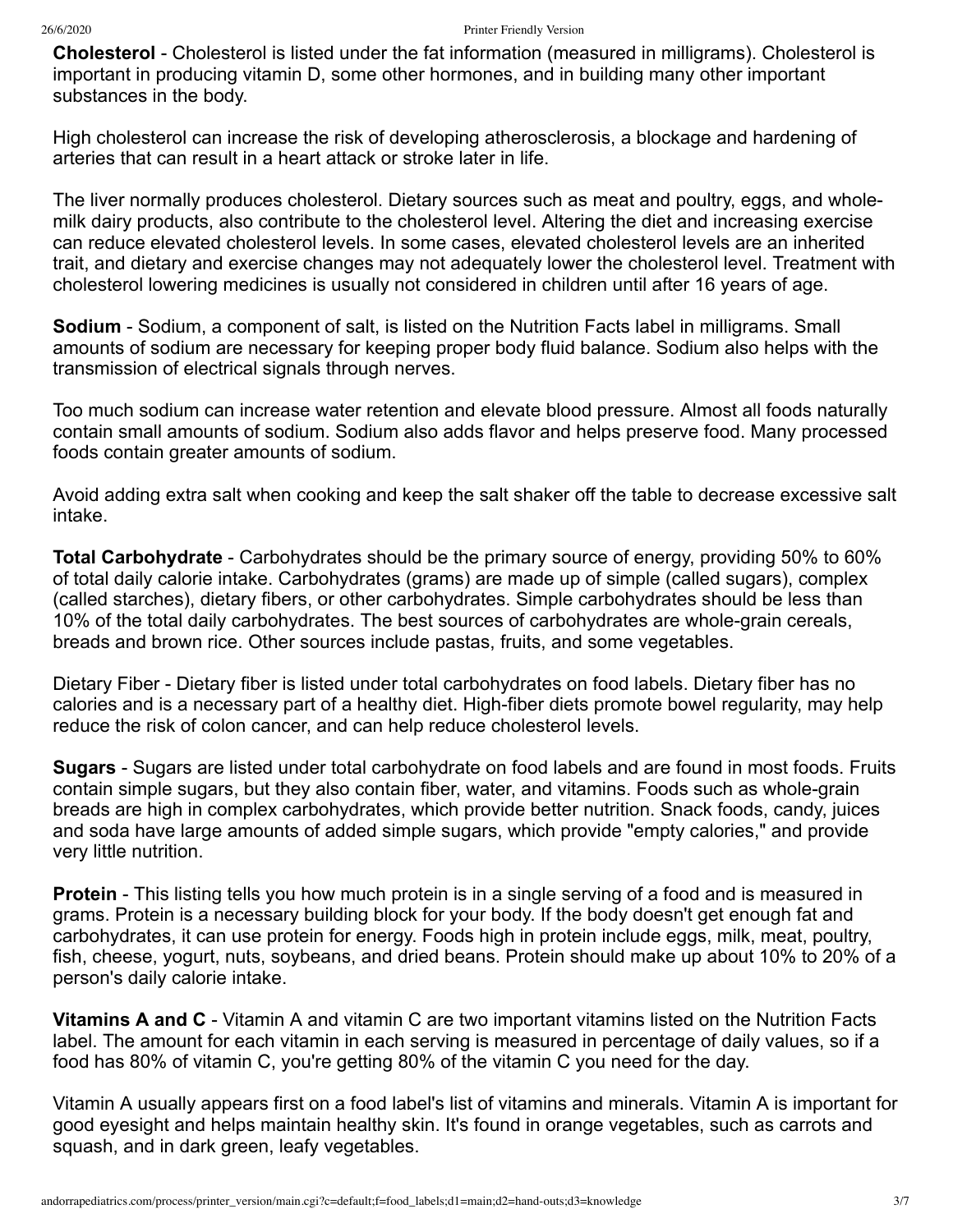Vitamin C is necessary to build and maintain building blocks of the body, heal wounds, and fight infections. Vitamin C is found in citrus fruits, other fruits, and some vegetables.

**Calcium and Iron** - The percentages of these two important minerals are listed and measured in percentage of daily values. Food companies are required to list the amounts of calcium and iron in all foods.

Calcium is necessary to build strong bones and teeth. Milk, other dairy products, yogurt, cheese, green leafy vegetables and Orange juice fortified with calcium are excellent calcium sources. Children between the ages of 1 and 3 require at least 500 milligrams of calcium per day, while 4- to 8-year-olds require 800-1000 milligrams. The calcium requirement for children from 9 to 18 years jumps up to 1,500 milligrams per day - the equivalent of 4 cups (24 ounces) of milk.

Good sources of iron include red meat, iron-fortified cereals, raisins, and dark green, leafy vegetables. Iron is necessary for the body to produce new, healthy red blood cells and the transport of oxygen to all areas of the body. Without an adequate supply of red blood cells (anemia), the oxygen delivery would decrease, greatly affecting body function. Teenage girls and women need extra iron to compensate for normal iron lost in the blood during menstruation.

**Calories Per Gram** - These labels show how many calories are in ONE gram of fat, carbohydrate, and protein. This information makes it easier to compare foods and make decisions on those foods that provide the beat nutrition.

#### **Label Listings for Avoiding Allergies**

Ingredients are listed in descending order by weight, and this gives you an idea of how much of an ingredient the food contains in proportion to its overall weight.

Reading the ingredient list is especially important if someone in your family has a food allergy. Food allergies are a concern and eight foods account for 90% of food allergy reactions: milk, eggs, peanuts, wheat, soy, fish, shellfish, and tree nuts.

In some cases, it's easy to identify what's safe to eat by checking the listed ingredients on a label. However, some ingredients that may trigger an allergy reaction may be listed under an unfamiliar name (for example, "arachis oil" is another term for peanut oil, which would need to be avoided by a person with a peanut allergy).

### **Using Food Labels to Create a Well-Balanced Diet**

As a parent, you can use food labels to your advantage by using them to plan nutritious and healthy meals for your children. The following tips will help you create healthy food choices using food labels.

- Offer your children a variety of foods. Insufficient amounts of nutrients can lead to deficiency and. diseases. By giving your children a variety of healthy foods - including plenty of grain products, vegetables, and. fruits - you can ensure that they take in a wide variety of nutrients. The Food Guide Pyramid can help you plan healthy meals for your family (and there's also a Food Guide Pyramid with modified numbers of servings for children age 2 to 6).
- Choose a diet low in total fat, saturated fat, trans fat, and cholesterol. Limit total fat intake to no more than 30% of total calories per day.
- Read serving size information. What looks like a small package of food can actually contain more than one serving.
- Eat sugar and sodium in moderation.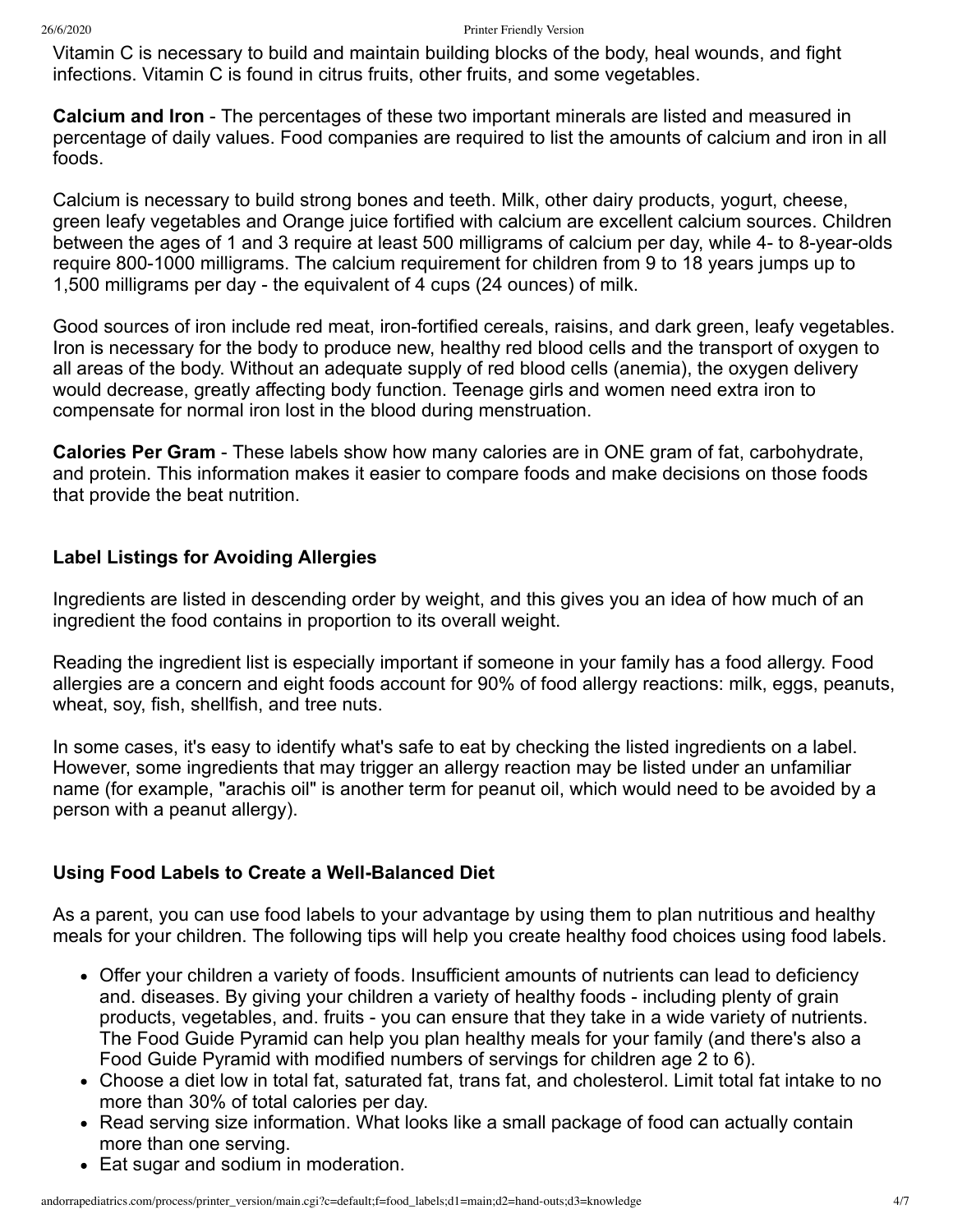- Choose healthy snacks. Snacks such as potato chips and cheese puffs are high in calories, sodium, cholesterol, and fat, and low in vitamins and minerals. Healthy snacks should include fruits, vegetables, and whole-grain breads. When people think of snacks, they often think of junk food. But snacks can be leftovers from meals, servings of fruit or vegetables, and other foods with high nutrition.
- Be skeptical of low-fat junk food. If the fat has been eliminated or cut back, the amount of sugar in the food may have increased. Many low-fat foods have nearly as many calories as their full-fat versions.
- Read all the labels on the foods you normally buy and use your new food label knowledge to create a well-balanced diet. It may seem complicated at first, but by using food label information to select foods that are high in nutrients, you will make better food choices.

#### **Ready-to-Eat Breakfast Cereals**

All our lives we've been told that it's important to eat breakfast. And this has been good advice! Breakfast eaters can work faster and concentrate better than non-breakfast eaters. Eating breakfast tends to improve creativity, endurance, and weight management. It even appears to help reduce tooth decay - at least in young children.

In the United States, ready-to-eat cereal is among the most popular breakfast choices. It's quick and it's easy - perfect first thing in the morning when very few people have the time or the inspiration to prepare meals. Fortunately, eating a ready-to-eat breakfast cereal can be a very nutritious way to begin the day.

#### **Today's Cereals**

Breakfast cereals, as we know them, are made from grains. The most popular breakfast cereals are made from corn, wheat, oats, or rice. Cereal can be found as flakes, puffs, shreds, rings, balls, or as popular cartoon characters. Cereal can be bright cheerful colors or dull browns and tans. Regardless of the form it takes, breakfast cereal can be a good source of nutrients and fiber. Most of the breakfast cereals available in the stores today are fortified with vitamins and minerals, ranging from 10-100% of the Daily Value (DV).

Daily Value is the amount of a nutrient such as calcium or vitamin B6, that an average, healthy person should consume each day. Cereals that provide 10-25% of the daily value of most nutrients may be good choices. Cereals that provide 100% of the Daily Value for most nutrients may be too much. Some of the newer cereals claim to be promoting health by adding soy protein, flax, and dried fruit to their products. These additions will not hurt, but the amount in a serving of cereal is probably too small to really improve your health.

#### **Choosing a Breakfast Cereal**

When selecting a cereal, it's important to read the product label. Cereal grains are basically low in protein, low in fat, and high in complex carbohydrate. These grains are processed into the breakfast cereals we know by adding or removing sugars, proteins, fats, fiber, vitamins, minerals, flavorings, and colors.

Some of these changes are healthful, but some are not. A nutritious breakfast cereal is made from a whole grain. Ideally, 1-serving of this whole grain breakfast cereal should provide the following:

#### 1. 100-200 calories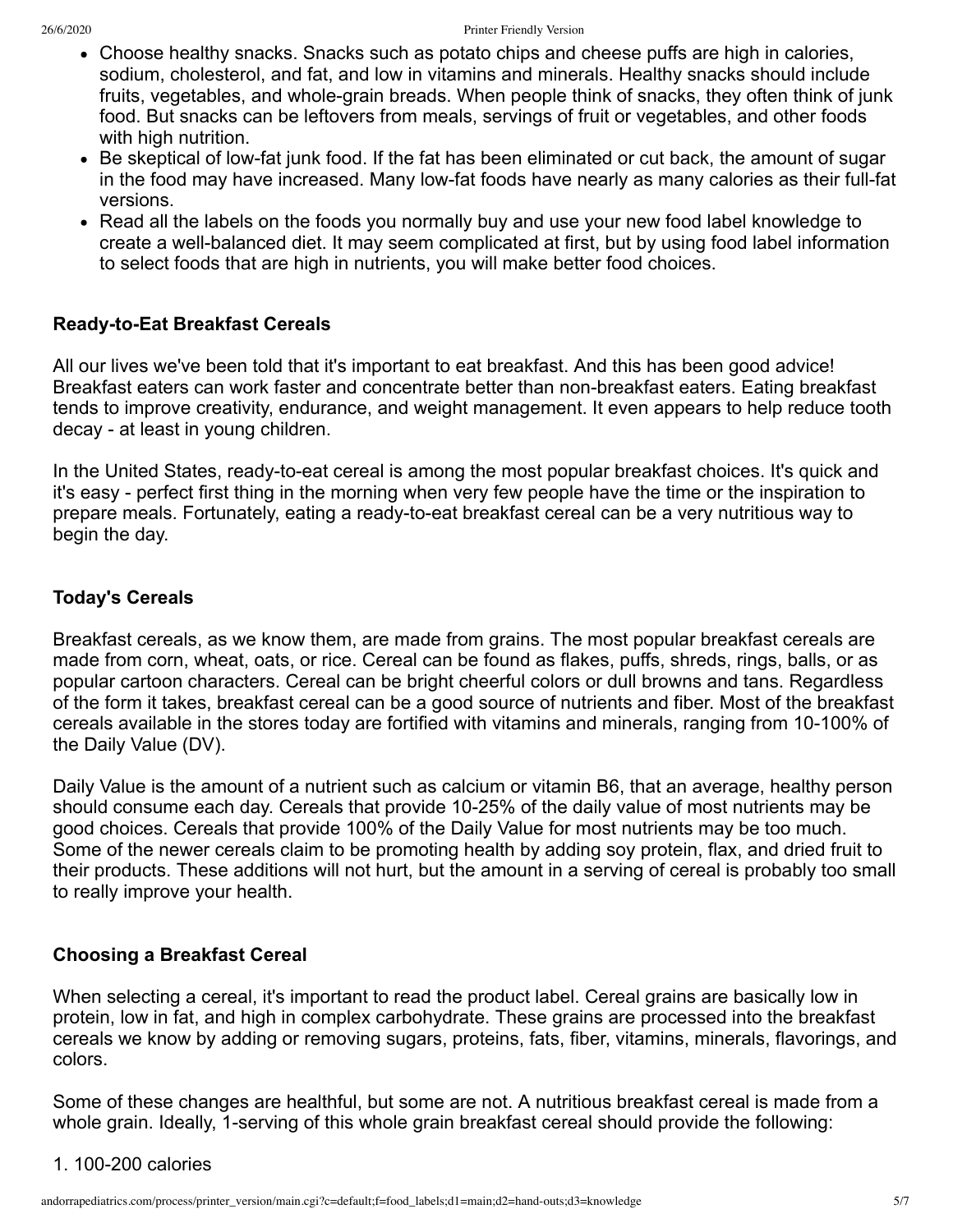- 2. At least 2 grams protein
- 3. At least 3 grams fiber
- 4. No more than 8 grams sugar
- 5. No more than 3 grams fat
- 6. Approximately 25% of the Daily Value for key nutrients (iron, folate, B6 and B12).

Most cereals are not a good source of vitamin C, calcium, vitamin D, or phosphorous. This is one of the reasons that breakfast cereals are advertised as "...part of a nutritious breakfast." But for most of us, cereal is the breakfast. So, even if you add milk or yogurt to your cereal, and even if you drink a vitamin C rich juice in the morning, it's still beneficial to select a more healthful cereal.

Below is a chart that will help you compare the basic nutritional components found in 1-serving of 10 popular breakfast cereals:

| Popular<br><b>Cereal</b> | <b>Energy</b><br>Calories grams | Complex Carbs Sugar   Protein   Fat |                | grams grams    | grams grams    | <b>Fiber</b> | <b>At Least</b><br><b>25% DV</b><br><b>of</b><br><b>Key</b><br><b>Nutrients</b> |
|--------------------------|---------------------------------|-------------------------------------|----------------|----------------|----------------|--------------|---------------------------------------------------------------------------------|
| Rice Krispies<br>®       | 120                             | 29                                  | 3              | 2              | 0              | 0            | No                                                                              |
| Corn flakes              | 100                             | 24                                  | $\overline{2}$ | $\overline{2}$ | $\overline{0}$ | $\mathbf{1}$ | Yes                                                                             |
| Shredded<br>Wheat        | 170                             | 41                                  | 0              | 5              | 1              | 6            | <b>No</b>                                                                       |
| Raisin Bran              | 200                             | 46                                  | 20             | 5              | $\overline{2}$ | 8            | Yes                                                                             |
| Granola                  | 200                             | 41                                  | 17             | 4              | 3              | 3            | <b>No</b>                                                                       |
| Lucky<br>Charms ®        | 115                             | 25                                  | 13             | $\overline{2}$ | 1              | 1            | Yes                                                                             |
| Frosted<br>Flakes ®      | 115                             | 28                                  | 12             | 1              | $\overline{0}$ | 1            | Yes                                                                             |
| Corn Pops ®              | 120                             | 28                                  | 14             | 1              | 0              | 0            | <b>No</b>                                                                       |
| Cocoa Puffs<br>®         | 120                             | 26                                  | 14             | 1              | 1              | 1            | Yes                                                                             |

If the cereals you like the best are not the most nutritious choices, try mixing cereals. For example, if you really enjoy the flavor of Frosted Flakes, then pour yourself a serving of Frosted Flakes. But add a handful of Shredded Wheat or a plain bran cereal to get more fiber and protein without additional sugars. If you prefer the unsweetened flavor of Rice Krispies, then pour yourself a serving of Rice Krispies. But mix in some Cheerios to provide more fiber and key nutrients without adding fat or sugar. There are many combinations that will give you the flavor you like and nutrients you need.

A Few Additional Cereal Considerations

- \* Cereals with nuts will have more fat.
- \* Cereals with fruit will have more sugar.
- \* Nutritious cereals straight out of the box make great snacks.
- \* 1-2 cups of cereal can be added to cookie recipes for additional texture, fiber, and nutrients.
- \* If you eat cereal as cereal bars, follow these same selection guidelines